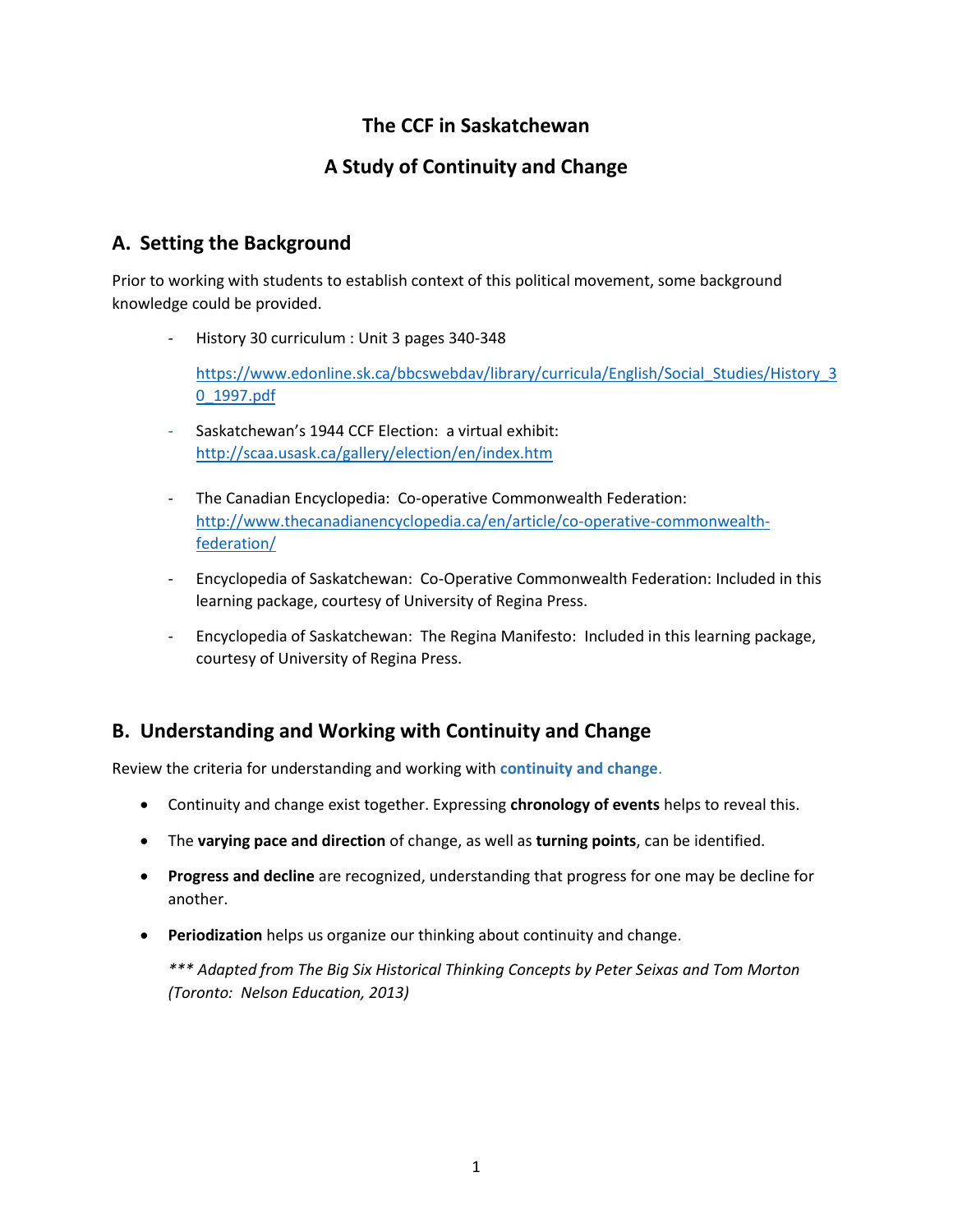## **C. Working With The Resources**

#### **1. Tap Prior Knowledge**

Ask students to brainstorm ways the government of Saskatchewan is involved in providing services to the people of the province today.

Ideas generated might include:

- SGI car insurance
- Sask Power, SaskTel and Sask Energy
- Liquor stores
- Hospitals and clinics
- Schools and universities

Continue by asking students to think about cooperatives they can identify in the province:

- Co-op gas stations, grocery stores and hardware
- Co-operators insurance
- Credit unions
- Daycares and playschools
- Housing cooperatives
- Grain growers and elevators (more historic example…)

These examples are legacies of what was envisioned for Saskatchewan by the CCF in Saskatchewan as far back as the 1930's. When they came into power as a government in 1944, they started putting into practice their ideas that were shared in speeches, platforms and manifestos that were shared with the people as speeches, platforms and manifestos at political rallies, in public speeches, in radio broadcasts and in printed publications like pamphlets and flyers.

#### **2. Introduce the Change Frame graphic organizer and the thinking it helps develop.**

Show students the *Change Frame* organizer (individual copies or shared copy projected to the class).

Note that the study of history involves stories of people who deal with change and address problems.

Remind students that *change* can be thought about when thinking about:

- Population increase or decrease, change in composition
- **Technology** innovations or inventions that change how things are done
- **Environmental** changes to physical geography
- **Economic** changes to making a living and standard of living
- **Political** changes in type of government, leaders, elections, laws, wars
- **Beliefs** changes in what people believe and value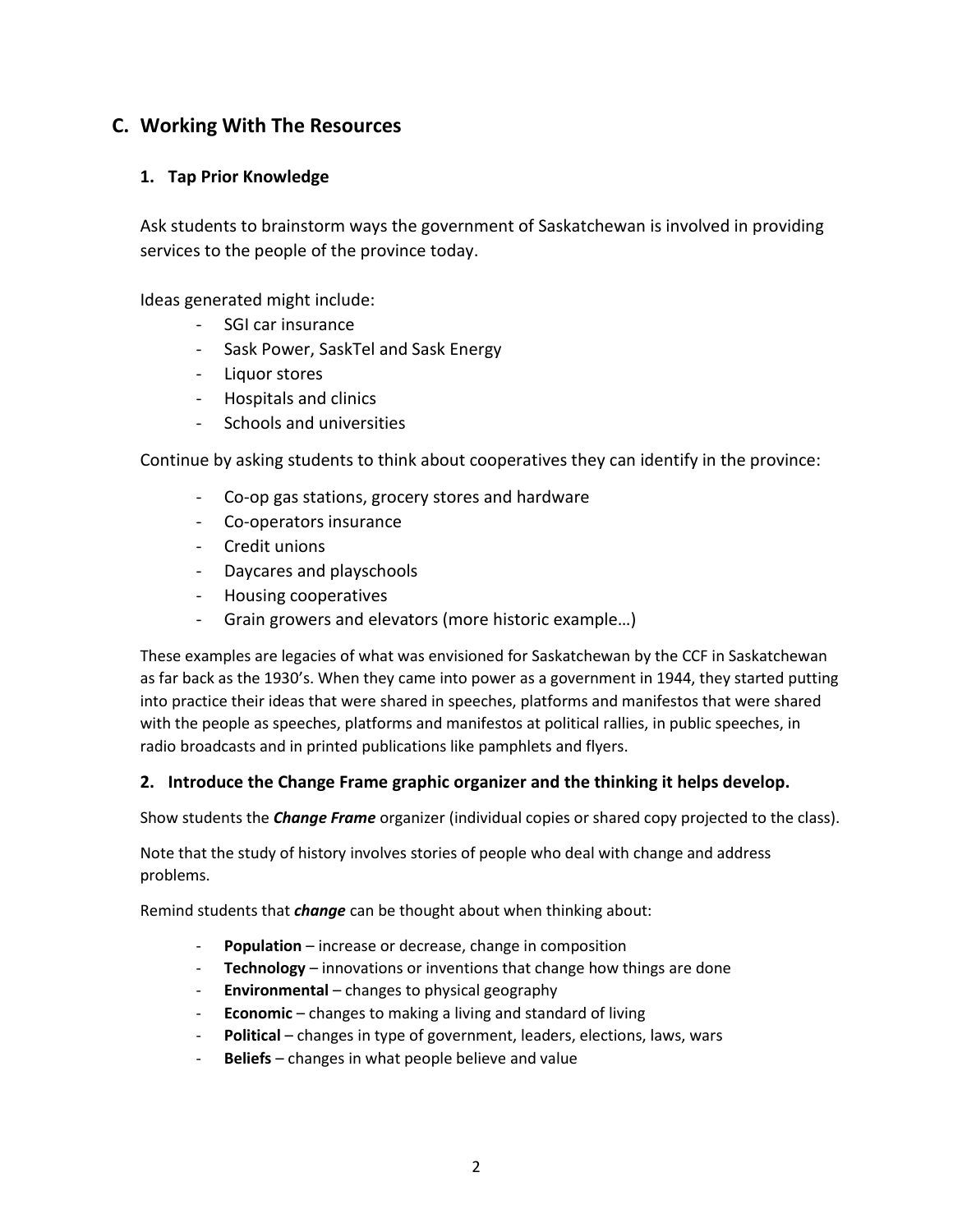Point out that the *Change Frame* organizer is asking them to consider

- **Groups** of people
- **Problems** they might have had
- **Solutions** to help address the problems
- **Actions** that were taken
- **Changes** that took place as a result

#### **3. Consider the historical documents for what they reveal about the CCF platform.**

Ask students to review the following resources carefully.

- **"The Regina Manifesto"** (S-G2.1933.6)
- **"The CCF and Co-operatives: Radio Broadcast by T.C. Douglas, February 2, 1943** (S-B7, Cooperative Commonwealth Federation collection, File VI.5. Radio Addresses: T.C. Douglas, 1935-1953)
- CCF 1944 Election Materials
	- **"What is it? Who is it? What will it do?"** (S-G1.1944.21)
	- **"The New Order"** (S-G1.1944.25)
	- **"CCF Land Policy"** (S-G1.1944.6)
	- **"The CCF Policy on Money"** (S-G1.1944.8)
	- **"The Farmer and the CCF"** (S-G1.1944.13)
	- **"Where's the Money Coming From?"** (S-G1.1944.23)
	- **"Citizens of the Kelvington Constituency Meet Your CCF Candidate: P.A. Howe"** (S-G1.1944.12)
	- **"Voters of Melville Constituency Win With the CCF: W.J. Arthurs"** (S-G1.1944.20)

You may choose to assign a document to individual students, or in small groups so that everyone has a document to work with.

- A. Have them **first survey the document to determine the groups that are the focus of the material**. Model for them this process by "thinking aloud" as you work through a sample document with them. Help them determine who the "players" are and who is being discussed. Aim for generalized groups rather than specific individuals. You might find these in your work with the documents provided.
	- Financiers / Bankers
	- Corporations / Business Owners / Business Magnates / Industrialists
	- Old line political parties (Liberal Party, Conservative Party)
	- Common People
	- Farmers
	- **Labourers**
	- Producer cooperatives / Consumer cooperatives
	- Federal government
	- Provincial government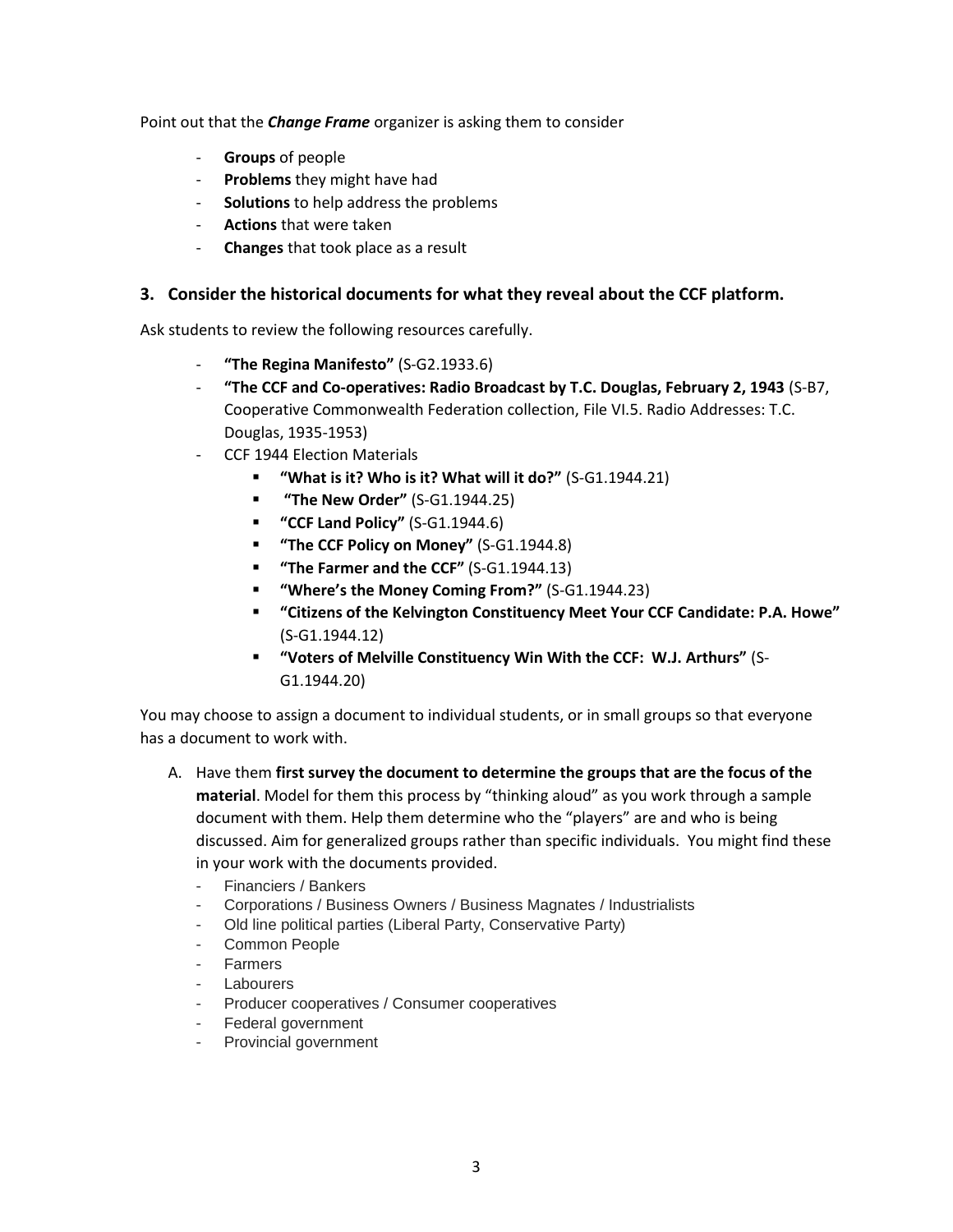B. Next, have them **read through their document again, this time looking for clues about**  *problems* **the groups are facing.** Students may discover that some groups are causing problems that other groups are having to deal with.

They may wish to use a blank *Change Frame* organizer to help them summarize what they can identify from their document related to **the identifiable groups**, **the problems** in SK that it identifies, and **solutions or changes that were proposed** as ways to deal with the problems.

### **4. Explore changes that came about as a result of the problems and solutions presented.**

The last part of the lesson is to **consider the changes that were made as a result of the problems and proposed solutions suggested by the CCF** prior to the 1944 election.

You may need to present them with a summary of the changes that came about while the CCF was in power to help them more fully determine which of the solutions were acted upon and how quickly it took to make those changes. The following documents summarize much of the CCF's record, from both the CCF's perspective and from the Liberal Party's perspective:

- CCF and Liberal 1960 and 1964 Election Materials
	- **CCF Calendar 1964: "CCF: 20 Years of Progress"** (S-G4.1964-1)
	- **"Keep Saskatchewan Strong" newsletter** of the CCF Saskatchewan Section of the New Democratic Party, March 1964 (S-G4.1964.9)
	- **"CCF Platform Cards Since 1944**: 'The CCF is the only party that dares to talk about the promises it made in previous elections'", 1960 (S-G4.1964.11)
	- **"The Key to Progress: The Liberal Program"**, 1960 (S-G7.1960.1)
	- **"The Liberal Platform"**, 1964 (Political Pamphlet Collection Regina: XII.212)
	- **"Why Vote Liberal"**, 1964 (Political Pamphlet Collection Regina: XII.214)

Some of the response could have them consider back to the opening task of identifying how much government involvement is still part of our political landscape and how "normal" that seems compared to when these ideas where first proposed.

When exploring the area of change on the *Change Frame* organizer, reflect with your students:

- What changed?

 $\overline{\phantom{a}}$ 

- How much did it change from how it used to be?
- How quickly did it change?
- How long lasting was the change? Can we still see evidence of the change today?

### **5. Make connections about what they learned about group concerns, problems, solutions and changes.**

Use the Change Frame<sup>1</sup> connecting stems (can cause, affect and take action) to help students create statements that summarize what they learned about the connections between the ideas. These can be written summaries, or provide a place for whole group sharing and discussion.

 $^{\rm 1}$  Change Frame organizer and teaching sequence adapted from Classroom Strategies for Interactive *Learning. 3rd ed by Doug Buehl (International Reading Association, 2009).*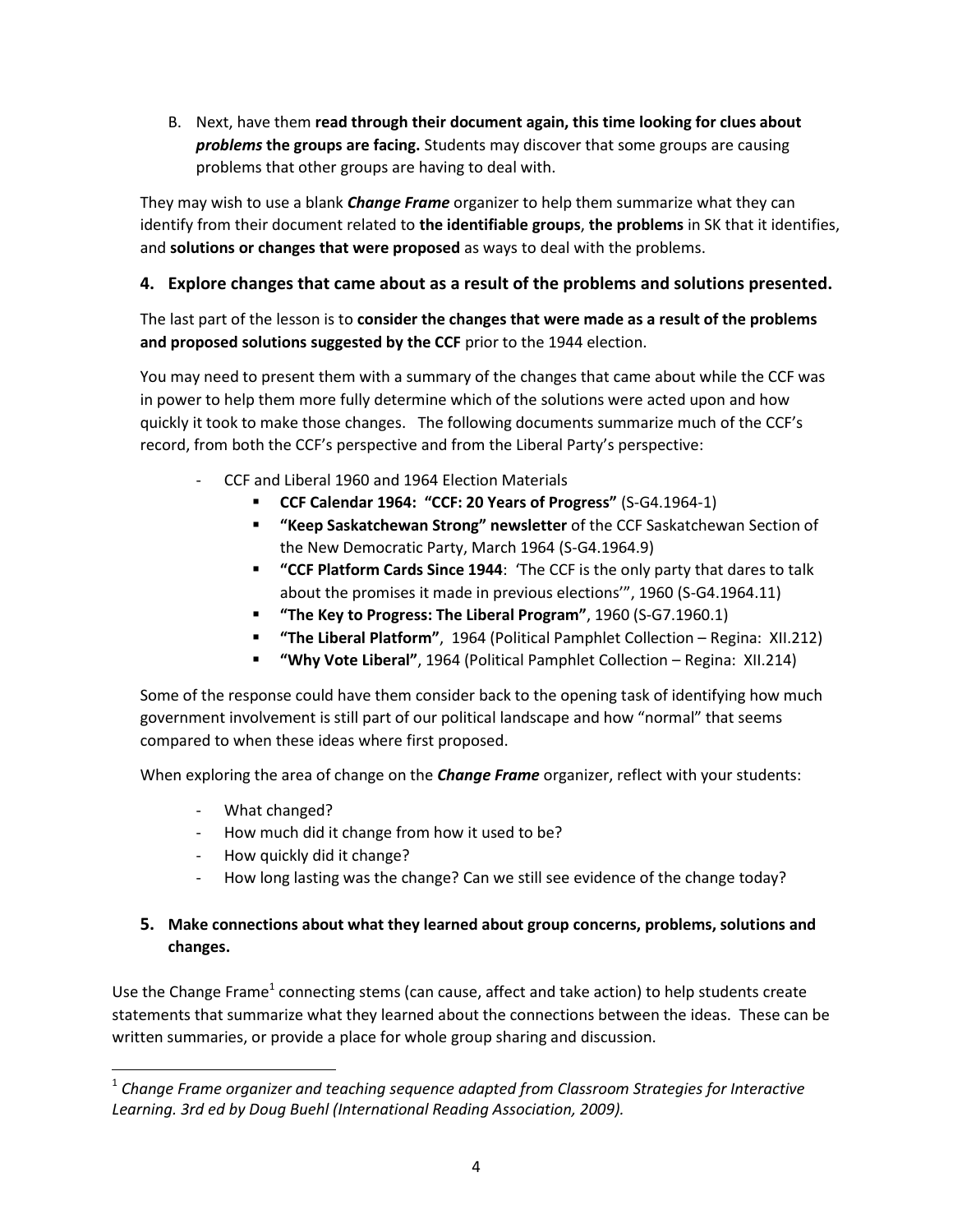Discuss and explore how progress for one group also likely means decline and more negative impacts for others.

- Who at this time would have seen the proposed solutions and actualized changes to be progress and beneficial?
- Who would have seen and experienced them as decline? Why is this so?

#### **6. Extend the learning**

Some suggestions for possible places to extend the ideas and concepts further include:

- Using ideas of the CCF platform that were then used and shared beyond Saskatchewan to consider changes that affected not just our province but the entire country. This extends the conversation around change to include how many people were impacted by the change and helps students consider its historical significance not just to Saskatchewan but the nation. **Could the CCF coming to power in 1944 be considered a turning point?**
- Compare what the CFF was promoting as the problems and solutions in 1944 to what their Liberal opponents viewed were the concerns and possible solutions.
	- o To compare, see **"Election Manifesto by the Government of Saskatchewan, May 16th , 1944"** for details the platform of Saskatchewan's Liberal Government of Premier W.J. Patterson. (S-G7.1944.5)
- Research more extensively the changes that took place in the province in relation to the different areas of change in the years the CCF was in power:
	- o Population
	- o Technology
	- o Environment
	- o Economy
	- o Politics
	- o Beliefs

 $\overline{\phantom{a}}$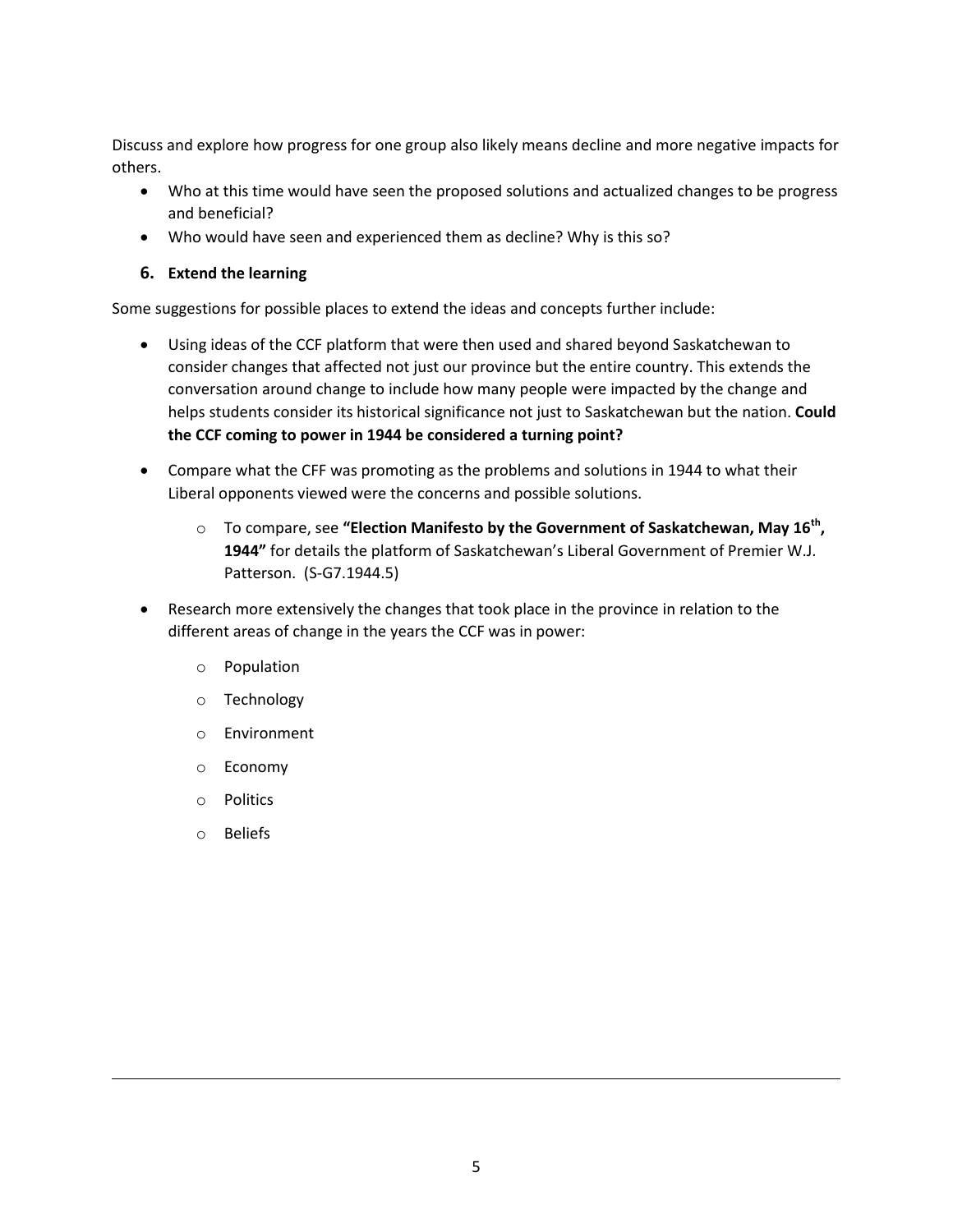# **Co-operative Commonwealth Federation (CCF)**

The Co-operative Commonwealth Federation (CCF) had a significant impact on Saskatchewan in the 20th century. Its history can be divided into three parts: the Great Depression years of the 1930s; the Douglas era during the 1940s and 1950s; and the move into the New Democratic Party (NDP) in the early 1960s. The Saskatchewan CCF was born amidst the devastation of the Great Depression. In 1932 the United Farmers of Canada, Saskatchewan Section (UFC) and the provincial Independent Labour party (ILP) met jointly in Saskatchewan and created the Farmer-Labour party. Its program emphasized protection against foreclosures, socialization of finance, and a public health system. In 1934 it became a part of the newly formed national CCF and was now the Saskatchewan CCF. The party was unsuccessful in the 1934 and 1938 provincial elections. During this formative stage, the CCF was primarily a radical agrarian response to an economic crisis that left an indelible imprint on the province. M.J. Coldwell, a labour spokesman, was the party's first provincial leader, but the UFC was the focus of party activity. George Williams, Frank Eliason and Louise Lucas played especially critical roles; in 1935 Williams became CCF leader.

Support for the CCF in Saskatchewan increased after 1940. A comprehensive policy was formulated, and party organization was strengthened. The abilities of the new leader, T.C. Douglas, became especially apparent in the 1944 election as he led the CCF to a landslide win. Four more electoral victories followed, in 1948, 1952, 1956 and 1960. Under Douglas the CCF faced the realities of power, and moved beyond the combination of despair and idealism which had given rise to the party in the 1930s. Both public and private enterprise played important roles as resources were developed, electricity brought to farms, and a system of social services established. CCF leaders such as the provincial treasurer, C.M. Fines, typified the Douglas era, as did a group of indispensable public servants including A.W. Johnson, Tommy Shoyama, and Allan Blakeney. The Douglas years drew to a close with plans to implement universal public health insurance in Saskatchewan.

The national CCF became a part of the New Democratic Party in 1961. Premier Douglas left Saskatchewan to lead the new party. Although the Saskatchewan CCF supported the move into the NDP, it did so with reluctance and hesitancy; to preserve its identity it temporarily maintained the CCF name, and candidates ran under that label in the 1964 provincial election. The party, led by Woodrow Lloyd, was defeated, and the CCF era in Saskatchewan thus ended. However, the party was not gone: the Saskatchewan NDP, in all but name, was the old CCF. Also, during the next generation many would identify the NDP with Canadian medicare, a program conceived and delivered by the Saskatchewan CCF.

*George Hoffman*

## **Further Reading**

Johnson, A.W. 2004. *Dream No Little Dreams: A Biography of the Douglas Government of Saskatchewan, 1944–1961*. Toronto: University of Toronto Press; Lipset, S.M. 1950. *Agrarian Socialism: The Co-operative Commonwealth Federation in Saskatchewan*. Berkeley: University of California Press; McLeod, T.H. and I. Mcleod. *Tommy Douglas: The Road to Jerusalem*. Edmonton: Hurtig.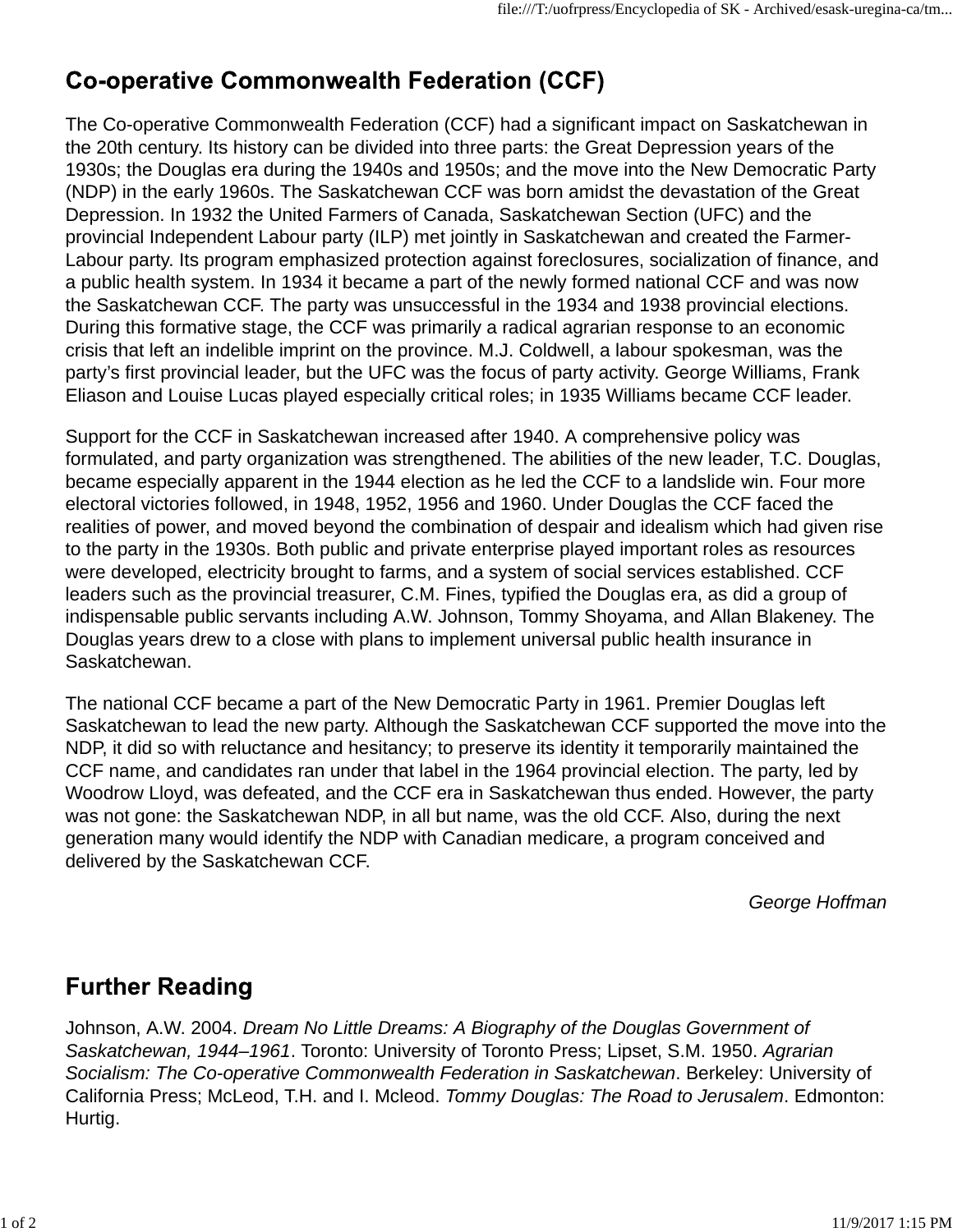©2007 University of Regina and Canadian Plains Research Center Terms of Use located at: http://esask.uregina.ca/terms\_of\_use.html